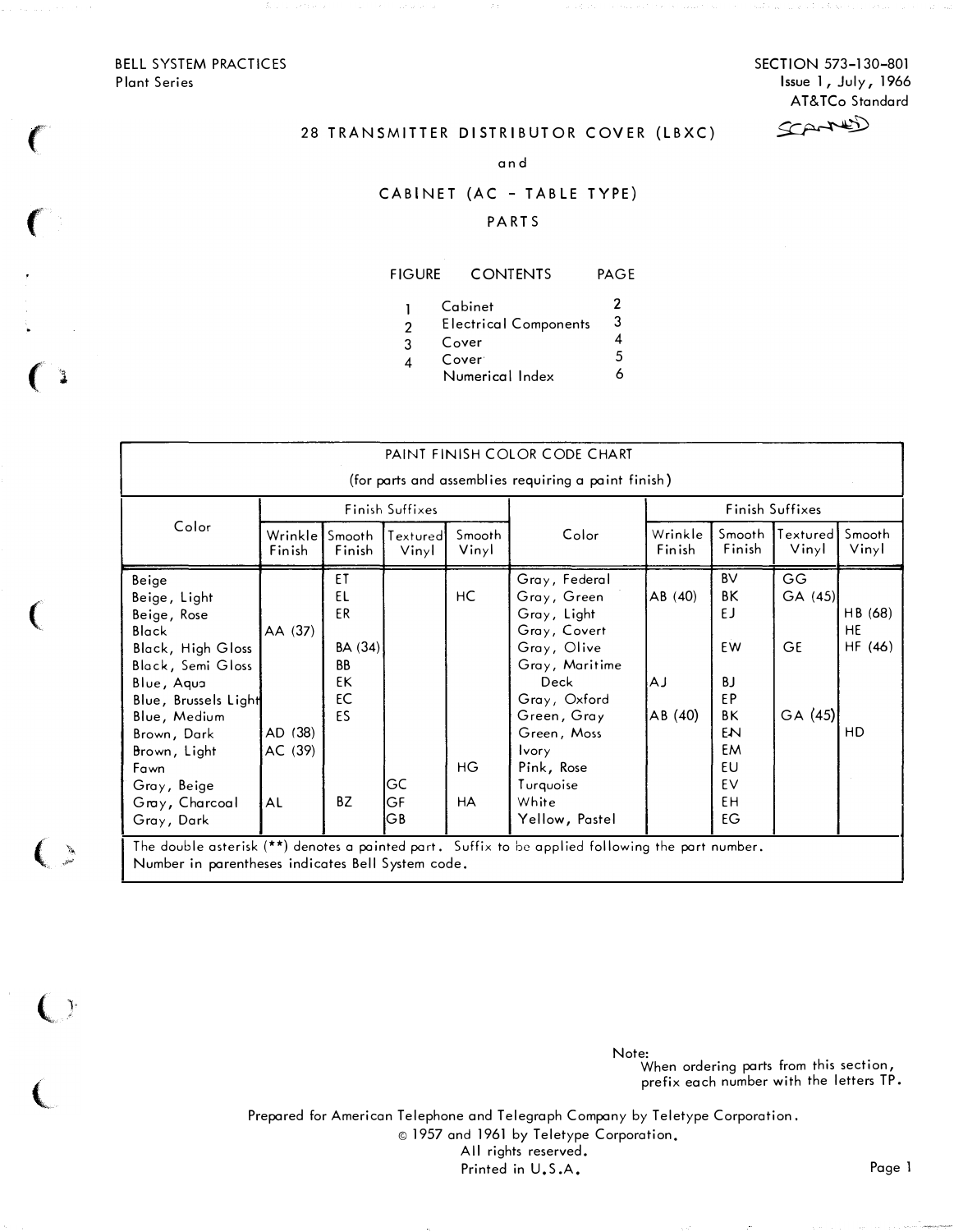SECTION 573-130-801



FIGURE 1. CABINET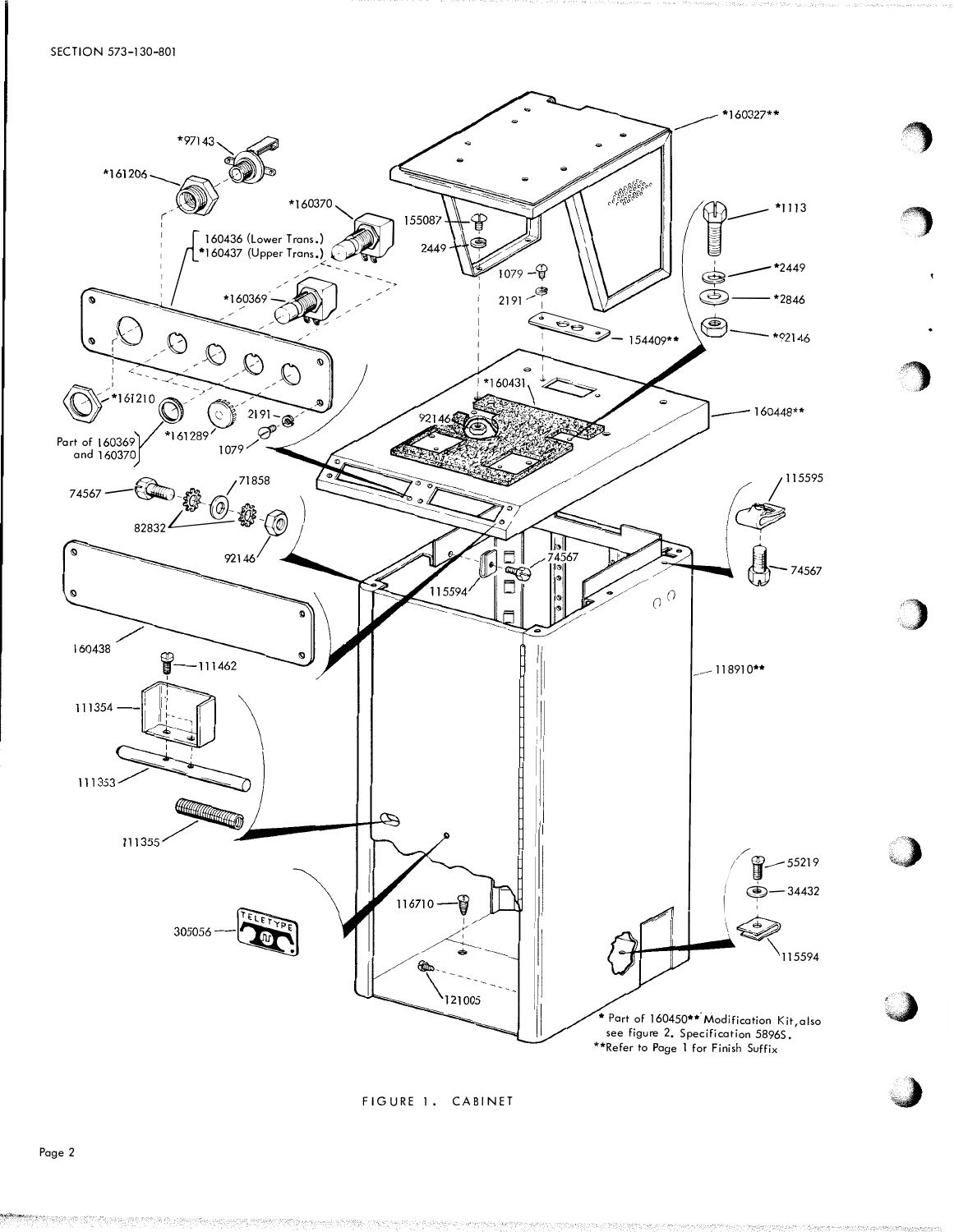

 $\big($ 

FIGURE 2. ELECTRICAL COMPONENTS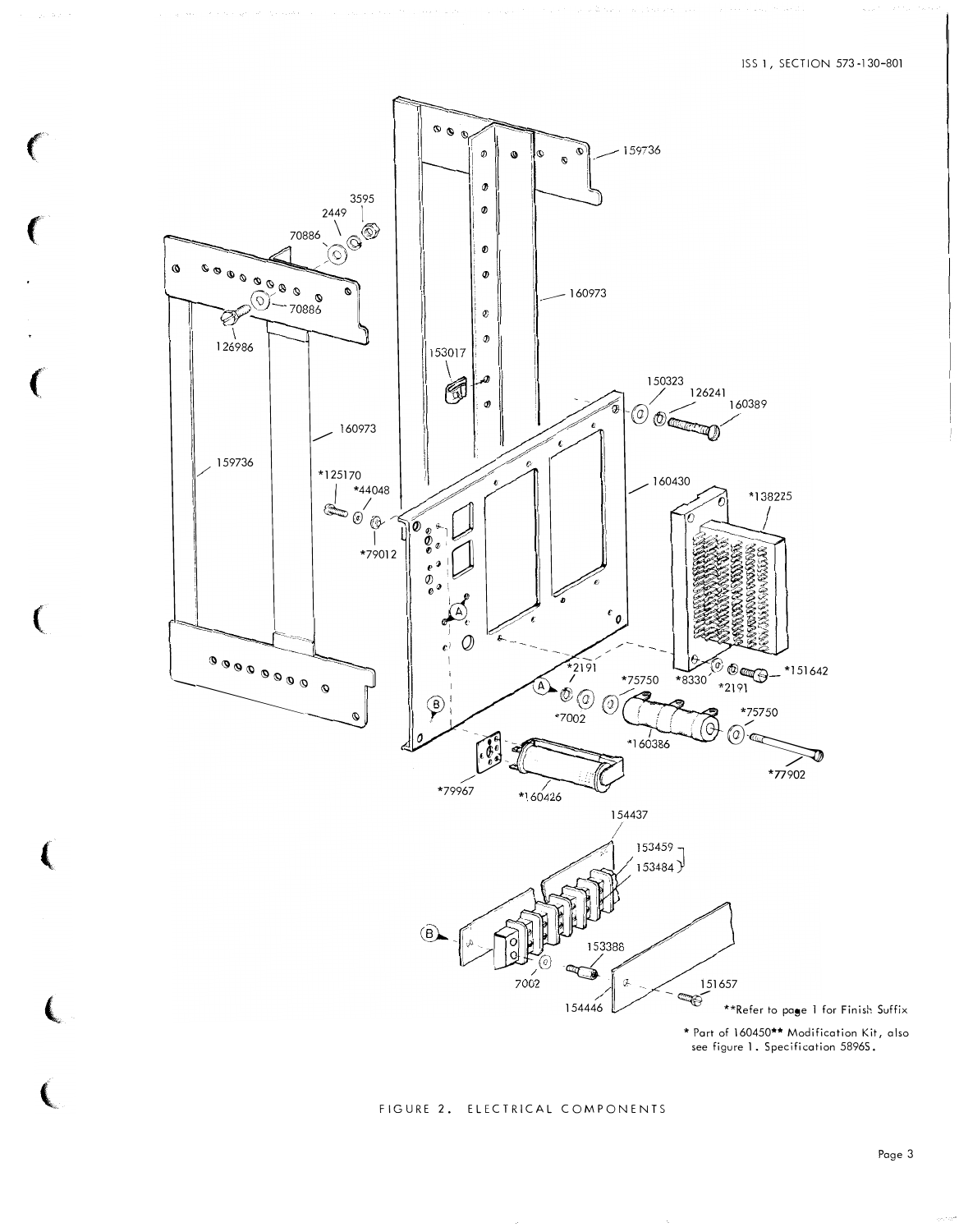SECTION 573-130-801



FIGURE 3. COVER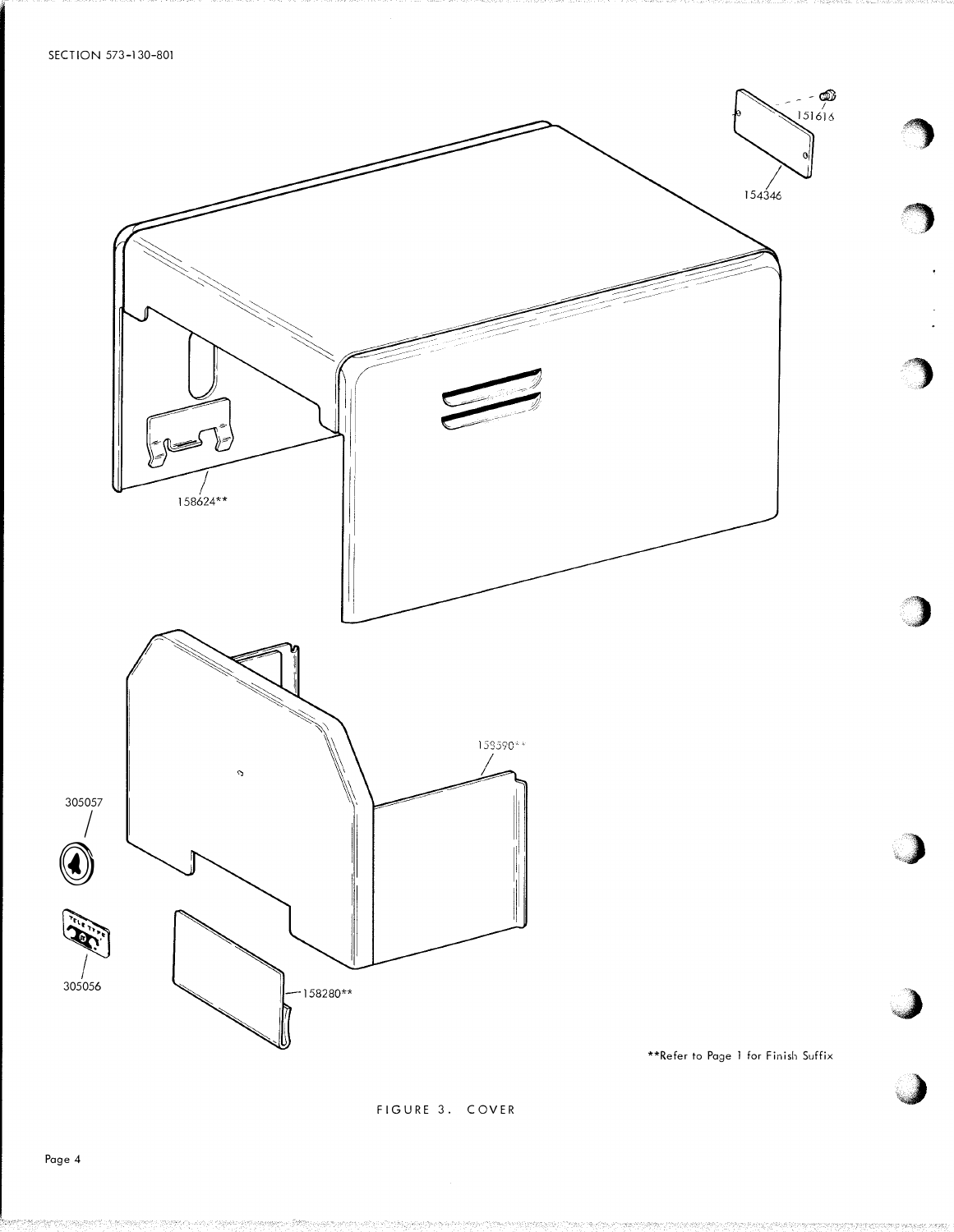

 $\big($ 

FIGURE 4. COVER